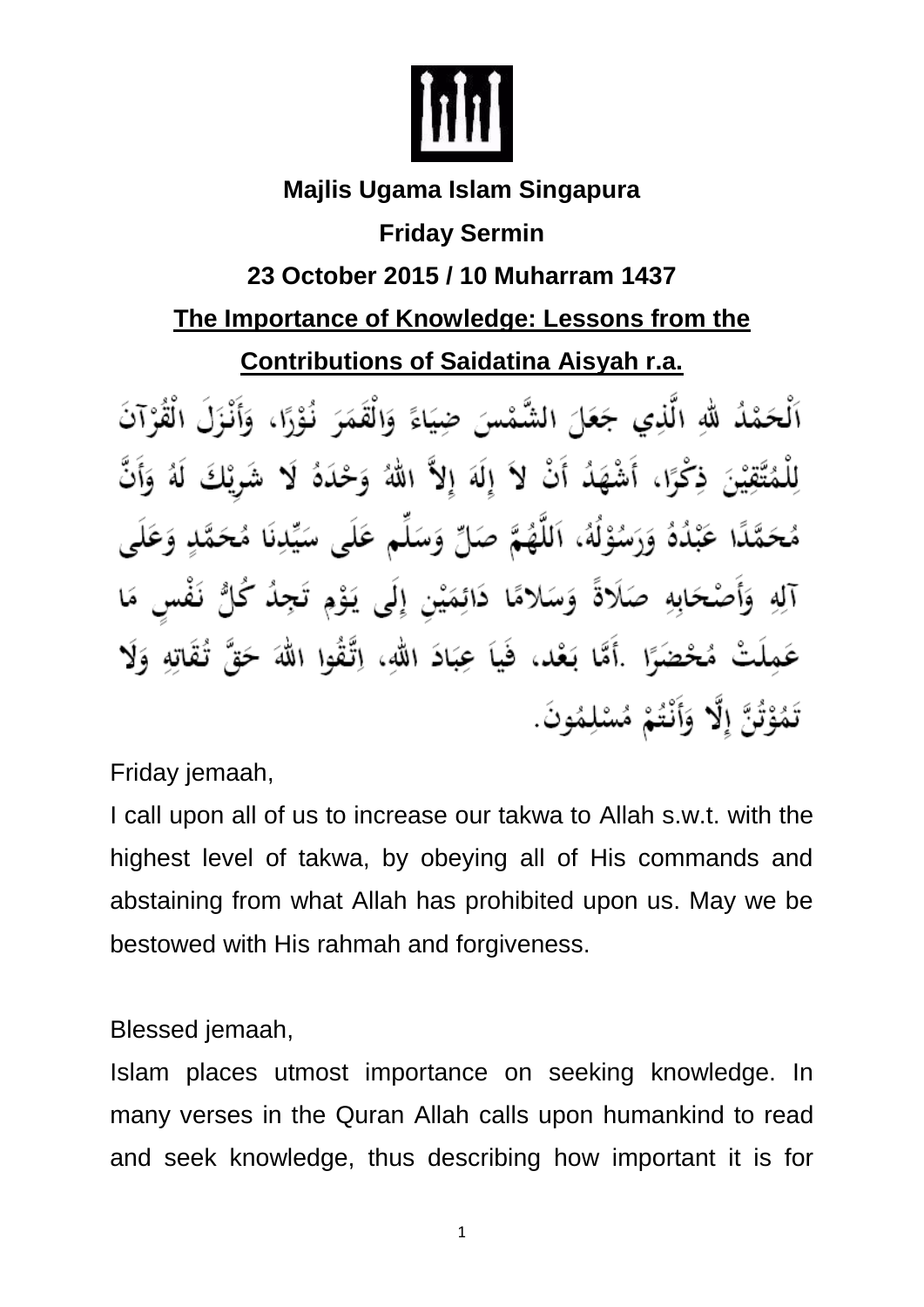Muslims to think and learn. One of the many verses in the Quran about knowledge is the following:

أَمَّنَهُوَ قَنِيتٌ ءَانَآءَ ٱلَّيَٰلِسَاجِدَاوَقَآيِمَايَحۡذَرُ ٱلۡأَخِرَةَ وَرَجُوا۟رَحۡمَةَ رَبِّهِۦؖ قُلۡ هَلۡ يَسۡتَوِى ٱلَّذِينَ يَعۡلَمُونَ وَٱلَّذِينَ لَا يَعۡلَمُونَّ إِنَّمَا يَتَذَكَّرُ أَوْلُواْ ٱلْأَلَّبَٰبِ ۞

Which means: *"Is one who is devoutly obedient during periods of the night, prostrating and standing [in prayer], fearing the Hereafter and hoping for the mercy of his Lord, [like one who does not]? Say, "Are those who know equal to those who do not know?". Only they will remember [who are] people of understanding"*. [Surah Az-Zumar, verse 9]

Nabi s.a.w. said in a hadith, which means: *"Seeking knowledge is obligatory upon every Muslim.* [Hadith reported by Ibn Majah and At-Tabrani]

It should be made clear that the obligation to seek knowledge is not only for men but also women. In fact, Islam places much importance on the educating women, because a mother is the first source of knowledge for her children and her lineage.

Saidatina Aisyah *Radhiallahu 'Anha* is a sterling example of a knowledgeable woman who has left remarkable contributions for the society. Besides the wisdom Allah blessed her with, we can also learn from the roles played by her dear father,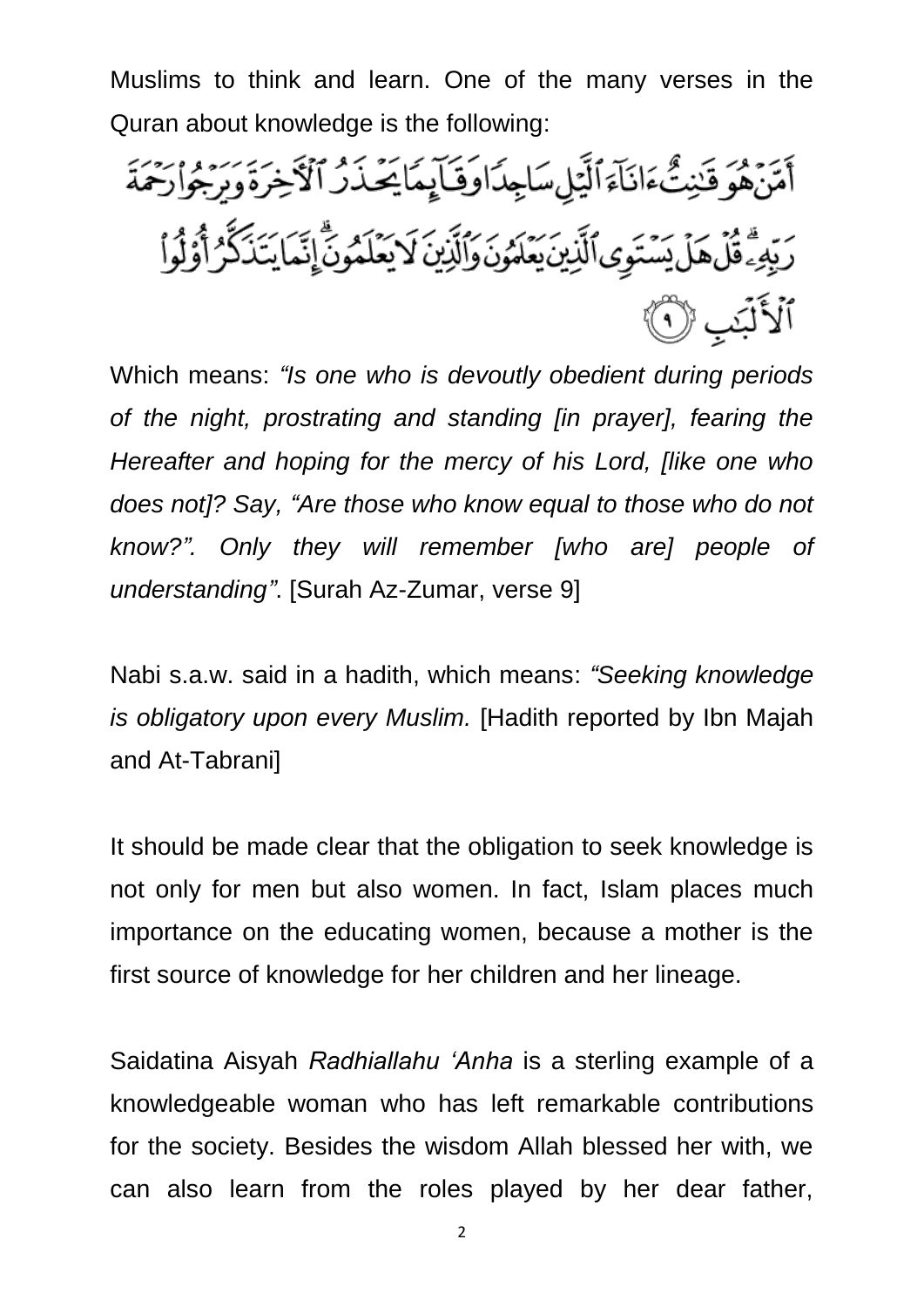Sayyidina Abu Bakar As-Siddiq r.a. and loving husband, Prophet Muhammad s.a.w. in developing her as a true believer (mukmin) and an educated person.

Friday jemaah,

The noble status of Saidatina Aisyah r.a. in the sight of Allah s.w.t and our beloved messenger, Rasulullah s.a.w. is undeniable. She was among the women whom the community would refer to and seek out after the demise of Nabi s.a.w., because of her in-depth understanding of religious matters and her noble standing in the sight of Rasulullah s.a.w. Her close relationship with the Prophet s.a.w. meant that she was extremely knowledgeable of his actions, speech and movement.

Sheikh Ibnu Sa'ad in his book *Tabaqat*, wrote that one of the many virtues of Saidatina Aisyah r.a. was that among women, she was ahead of other women who narrated hadith of the Prophet s.a.w. According to Ibn Sa'ad, Saidatina Aisyah narrated 2,210 hadith from Rasulullah s.a.w.

#### Beloved jemaah,

This gives us a picture of the immense contribution of Saidatina Aisyah r.a to Islam. There are many lessons that we can gain from this.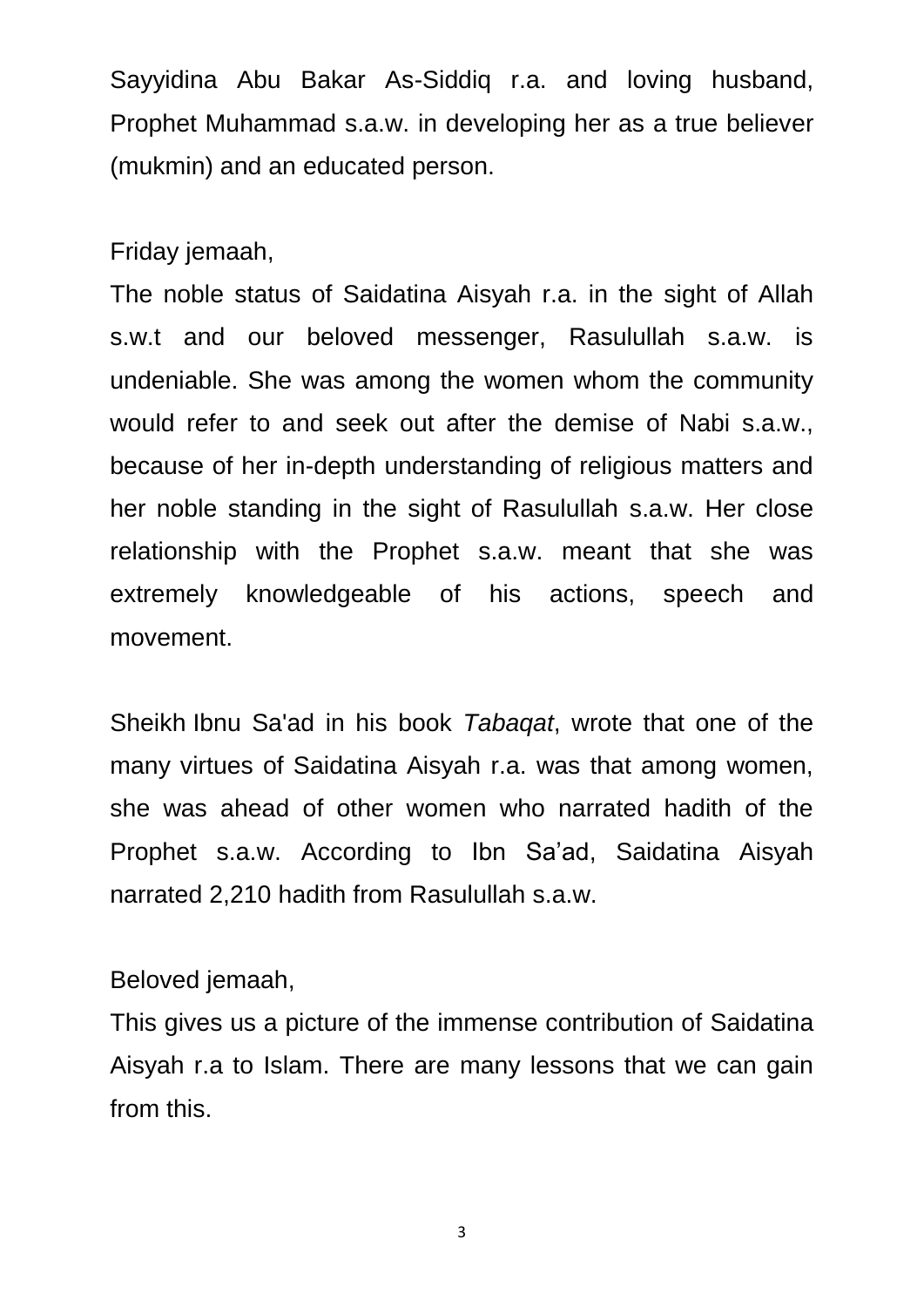**Firstly**, the role of parents and family members play in shaping their children's identity, worldview and character (akhlak) cannot be ignored.

Hence, educate your daughters, so that they will in turn become exemplary mothers and educators. Remember, when we raise our daughters and educate them well, it means we are preparing the future generation.

Rasulullah s.a.w., in a hadith, specifically mentioned the excellence of raising and educating daughters well: *"Whoever has three daughters and educates them, cares for them and provides for them, he will enter Paradise".* The Prophet was then asked*: "Ya Rasulullah, what if he has only two daughters?"* The Prophet s.a.w. answered: *"Yes, even two daughters". Some people are of the opinion that if he was asked about one daughter, the Prophet s.a.w. would have responded, even if he has one daughter"*. [Musnad Ahmad]

#### Blessed Jemaah,

An educated and knowledgeable Muslim women is an example and guide for the family and the community. Hence, we must ensure that our daughters receive proper, holistic education which encompasses both worldly knowledge and knowledge of the religion. Knowledge (ilm) and faith (iman) are two of the most valuable assets a person can own. It can lead to security and success in this world and the hereafter. With knowledge,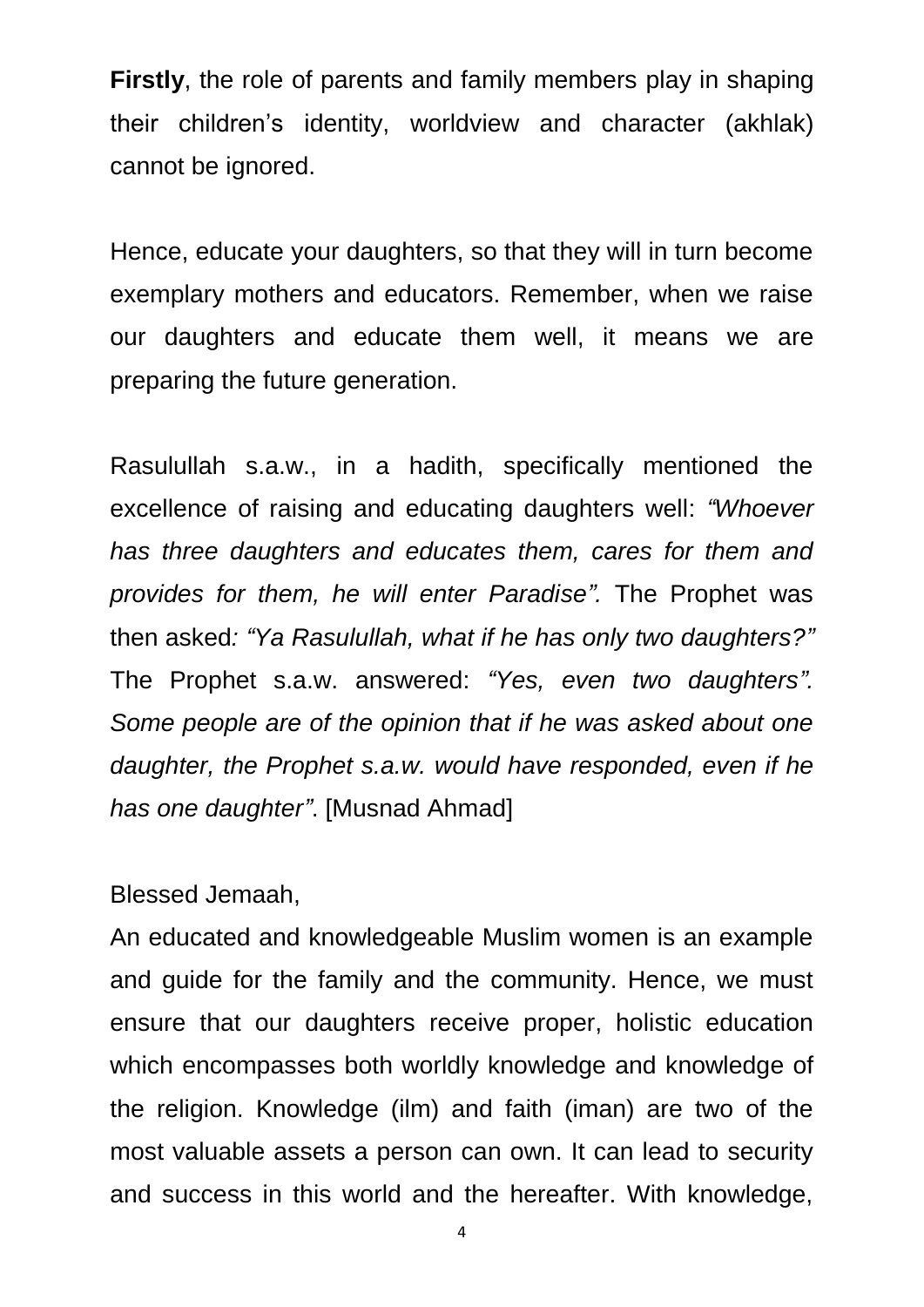one will be independent and not need to rely on the compassion of others, in order to survive in this world. Iman and takwa are spiritual assets that are most valuable because it can protect the child from evil, be it obvious acts of evil or those that are hidden.

As we all know, a mother is the first school or madrasah for her children. That is why in a hadith, Rasulullah s.a.w. specifically mentioned religion as a main criteria in finding a spouse. Nabi s.a.w. said: *"A woman may be married for four things: her wealth, her lineage, her beauty and her religious commitment. Seek the one who is religiously-committed, and may you prosper."* [Hadith reported by Imam Bukhari and Muslim]

That is why, the responsibility of molding the younger generation is borne by every parent, through their daughters. If we are able to raise them well, guide them religiously, and instill good values in them, they will then be able to groom the generation after them with those noble values. We should never brush aside the need to educate daughters, and look upon it as something that is unimportant with the excuse that she will "end up in the kitchen". The way a woman can contribute is not limited by the place, time and period. Just like Saidatina Aisyah, as long as she was still alive, her knowledge and experience was shared with the younger generation.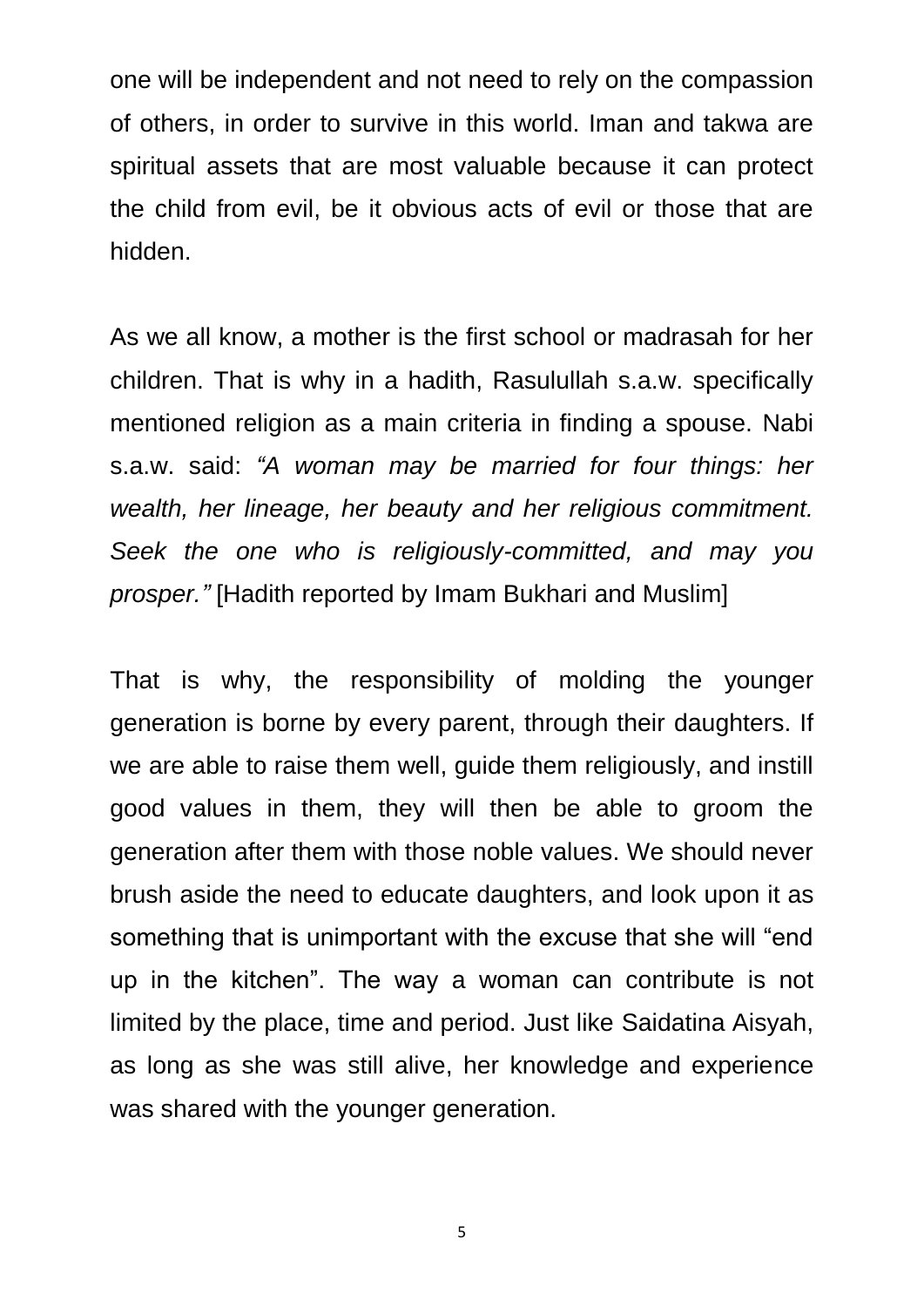Friday jemaah,

**The second issue** that we should realise is that in order to develop a generation that has a deep love for knowledge. We have to implement a successful educational strategy that actually begins from a very young age. Instill in them an unwavering love for Allah, the deep love for Rasulullah and the Quran, insyaAllah the love for knowledge will also be developed. If our children have a strong iman in their hearts, they will grow up with good, sincere values. InsyaAllah he or she will be resilient in the face of the various challenges and hurdles in this life.

As the heads of the family, as a father, husband and brother, we play a crucial role in encouraging our family members to have a love for knowledge and seeking knowledge. As much as we are able to, bring them to Islamic educational events regularly. We can also create a conducive environment at home by having a mini library and a comfortable reading corner. Once in a while, make time for academic discussions and exchange views in a respectful manner about current affairs to build the wisdom and maturity of our family members. This is important in order to produce mature adults who are concerned toward the needs of others, and are smart in navigating life's challenges.

May we be given the strength and wisdom from Allah s.w.t. in executing our Amana as heads of our families. Hopefully, just